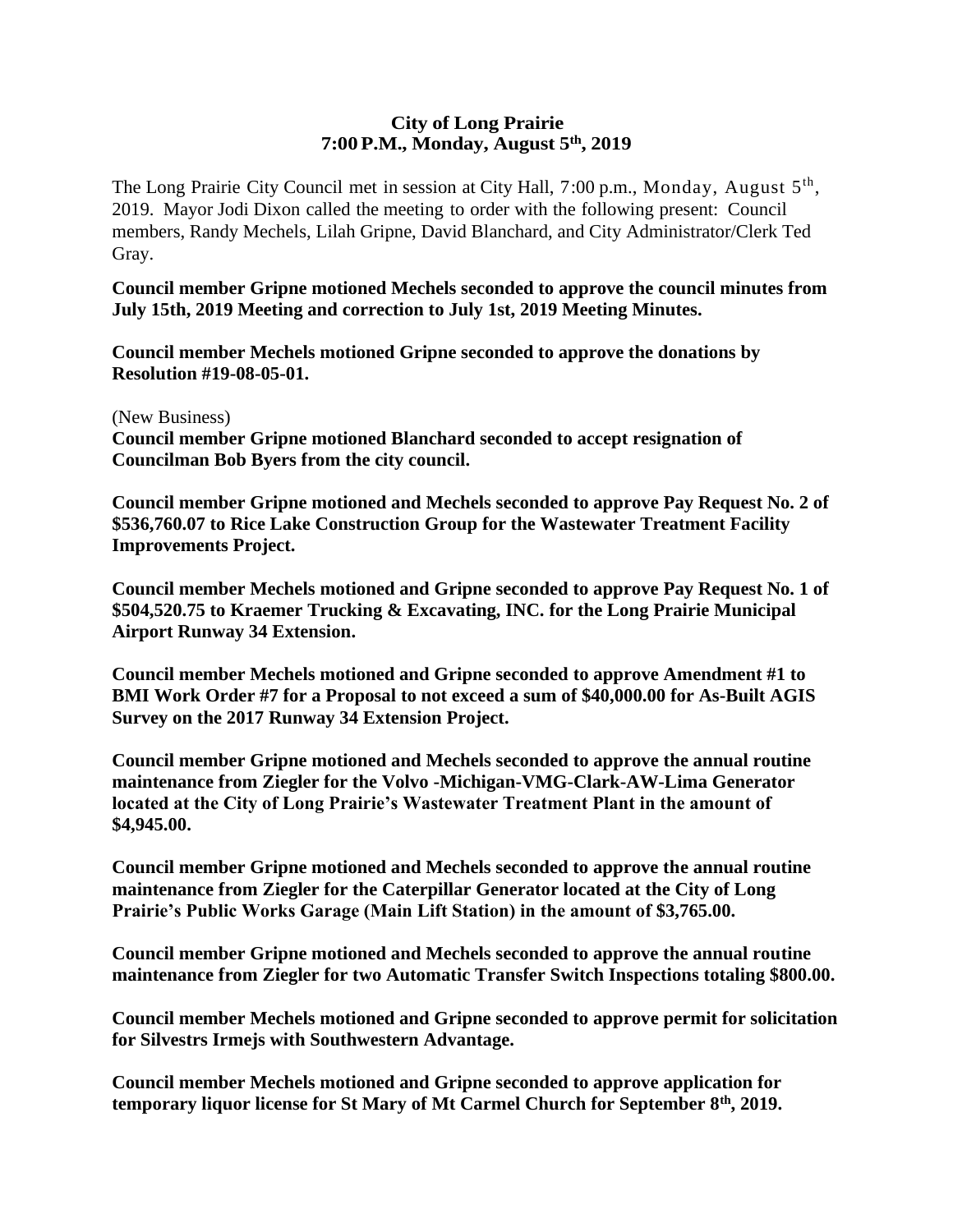**Council member Gripne motioned and Blanchard seconded to approve application for temporary liquor license for the Bike-N-Trike Rally for August 16 & 17, 2019 at the Todd County Fair Grounds.**

**Council member Gripne motioned and Mechels seconded to approve application for temporary liquor license for the Long Prairie American Legion Post 12 for September 15th, 2019.**

## **Council member Mechels motioned and Gripne seconded to approve application for temporary liquor license for the Long Prairie American Legion Post 12 for September 29th , 2019.**

An update was given by Ted Gray on the grass/snow removal ordinance questions that were asked at the July 15<sup>th</sup> council meeting. A written notice had to be given to each property owner for violation of the grass/snow removal ordinances. If the property was rented, the property owner and renter have to be given notice. The notice could be by letter or door hanger. The council could approve the hiring of an outside vendor to complete the grass and snow removal. The council gave direction to Ted Gray to look into options to hire a contractor and to finalize changes to this ordinance.

The issues of Grass Clippings from yards being mowed was discussed with the council. The council is encouraging people to clean up any grass clippings that may end up in the street. The grass clippings may affect pedestrians, motorcyclist, and can cause issues with the City's Wastewater Treatment Plant.

## **Council member Mechels motioned and Gripne seconded to approve the proposal presented by Herzog Roofing to repair the City Hall Office Roof of \$53,920.00.**

The council discussed the 9<sup>th</sup> Street Sewer Replacement Project. The portion of 9<sup>th</sup> Street to be replaced is the block located between Central Ave and 1<sup>st</sup> Ave. The bids collected are sufficient to make a decision on the cost of the project. The council gave direction to Ted Gray to collect additional information on previous street projects were paid for and what percentage should be paid by the city.

The council reviewed and discussed the downtown lighting project proposal to remove and cap/cover the decorative lights. **Council member Mechels motioned and Blanchard seconded to approve the proposal presented by ARC Electric to assess the lights that need to be capped and removed at the amount of \$346.12 not to exceed the cost of removal of 30 lights at a price of \$10,383.60.** 

## (Council Reports)

Public Works: The Wastewater Treatment Plant project is moving forward on schedule, so far, they are digging holes for the catch basins and pouring concrete. The city crew is patching various holes around town with tar and continuing to mow grass. Chad Bosl will continue to monitor workloads as the Wastewater Treatment Plant nears completion. The airport extension project is nearing completion, they have completed the taring of the extension and now need to